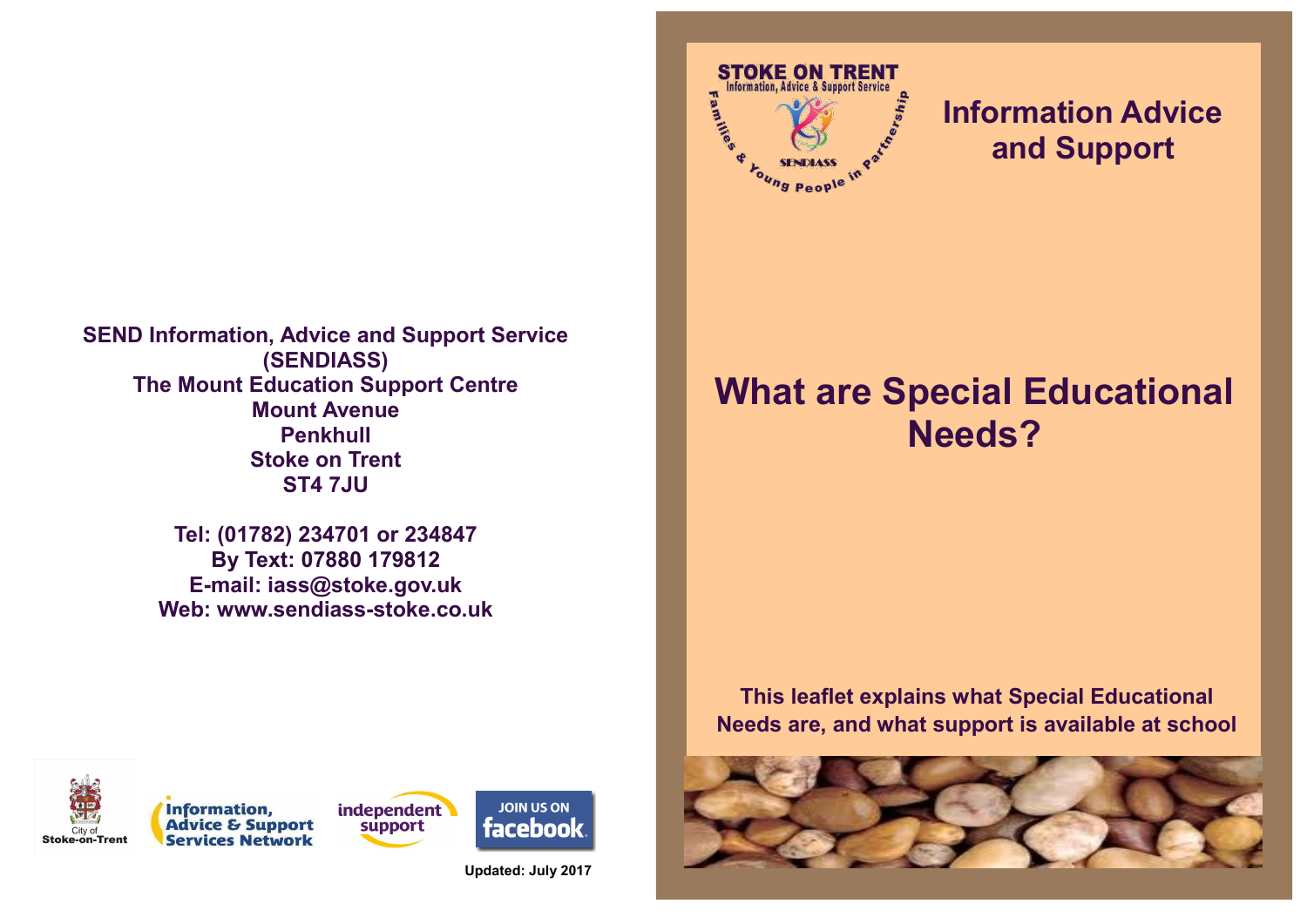#### **What are Special Educational Needs?**

The legal definition of special educational needs can be found in Section 312 of the Education Act 1996. It states that:

> **Children have Special Educational Needs if they have a**  *learning difficulty* **which calls for** *special educational provision* **to be made for them.**

To be able to decide whether this applies to an individual child it is important to consider the definitions of both a *learning difficulty* and *special educational provision*.

**A child has a learning difficulty if he/she has a significantly greater difficulty in learning than the majority of children of the same age or the child has a disability that prevents that him/her from using the educational facilities that are provided for children of the same age in the local area** 

The Education Act 1996 also states that it is important not to assume that children have a learning difficulty solely because their home language is different from the language that they are taught in.

**For children over two, special education provision is any provision that is** *additional to* **or** *different from* **what is provided for children of the same age in the local area.**

**For children under two, special educational provision is any educational provision that is made for them.**

#### **What can I do to help my child?**

Parents should try to keep in regular contact with the school. You should ask the SENCO/Class Teacher if there is anything that you don't understand. Parents and school working together as partners helps children with special educational needs to fulfil their potential.

Parents should try to attend IEP/Pupil Passport Reviews and Parents' Evenings wherever possible. This will give you the opportunity to discuss the progress that your child is making or any concerns that you may have. You will also be able to discuss how best to support your child at home, including working on their IEP/Pupil Passport targets or homework.

Parents have a duty by law to ensure that their child attends school. If there are issues in school you should speak to your child's Class Teacher/Head of Year as soon as possible to try to resolve the situation.

#### **Useful Websites**

Download a copy of the SEN Code of Practice January 2015:

**https://www.gov.uk/government/uploads/system/uploads/attachme nt\_data/file/398815/SEND\_Code\_of\_Practice\_January\_2015.pdf**

Information from the government on SEN:

**http://www.education.gov.uk/schools/pupilsupport/sen** or

**https://www.gov.uk/children-with-special-educational-needs**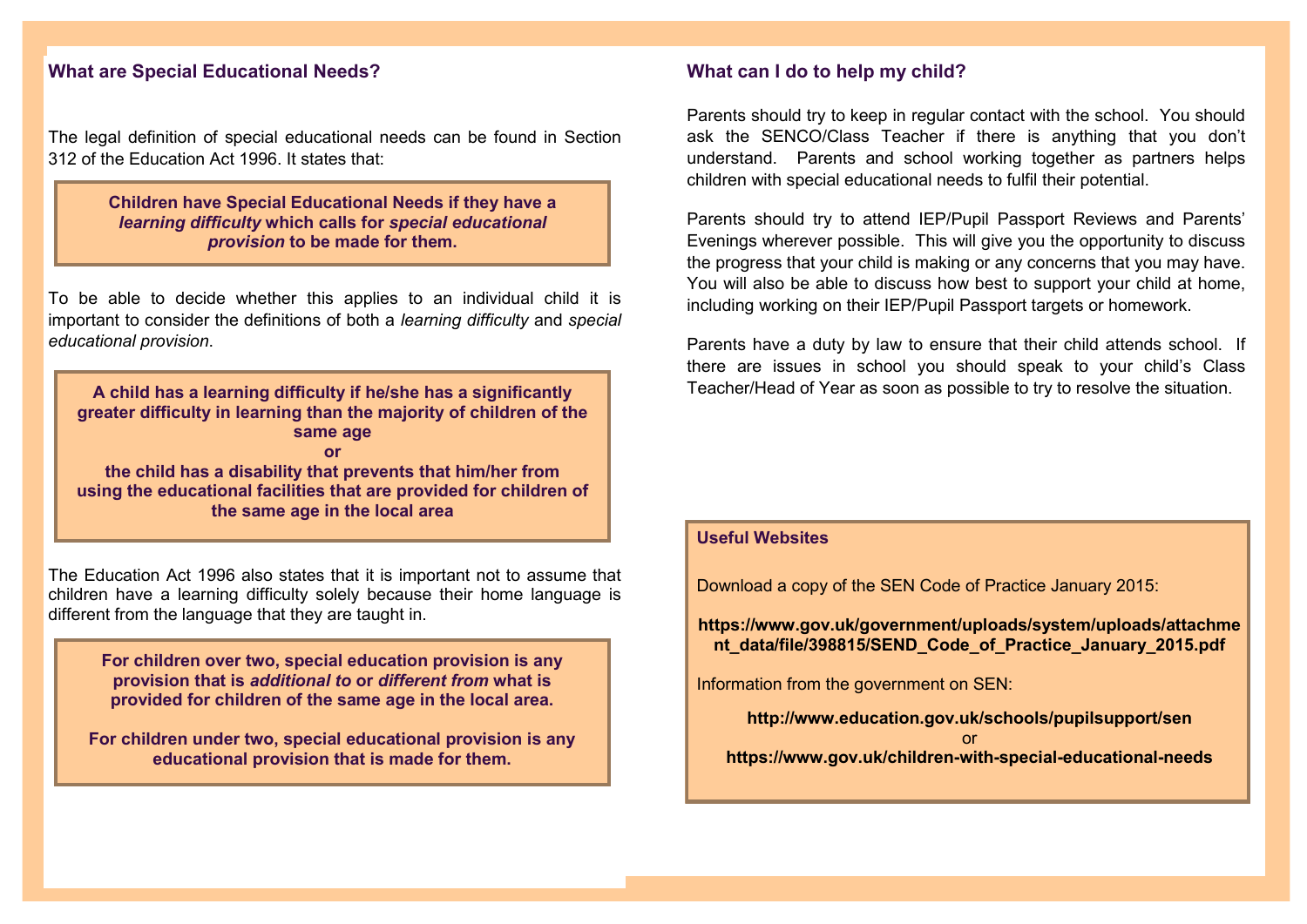# **What is a LSA?**

LSA stands for Learning Support Assistant. LSAs can also be known as Teaching Assistants (TAs) or Classroom Assistants.

An LSA provides to teachers and pupils in the classroom. They may work with children on a 1-to-1 basis or in small groups. Their duties may include

- Helping children in improving literacy and numeracy skills
- Checking that children understand tasks and helping when they find something difficult
- Delivering therapy programmes
- Giving general support to complete classroom work
- Work on targets set in a child's IEP/Pupil Passport
- Preparing learning materials and equipment
- Helping children with physical difficulties such as mobility, toileting and getting dressed
- Completing assessments under the direction of the teacher

# **Will the LSA work with my child on a 1-to-1 basis all of the time?**

An LSA may work with a child on a 1-to-1 basis for some of the day but they may also support children of similar ability in small groups. Very few children will need constant 1-to-1 support.

There can be disadvantages to a child getting constant 1-to-1 support. Children may become isolated from their peers or may begin to feel 'different'. They may also become too-dependant on having someone there to help.

#### **What types of difficulties does the term SEN include?**

The SEN Code of Practice 2051 (6.28), groups Special Education Needs into four main areas of need. These are:

- Communication and Interaction
- Cognition and Learning
- Social, Emotional and Mental Health
- Sensory and/or Physical Needs

A child or young person may have needs in more than one of these areas.

*Communication and Interaction* includes any difficulty which a child or a young person has in communicating and interacting with others. This may include speech and language delays or disorders, specific learning difficulties such as dyslexia and dyspraxia, hearing impairment and autistic spectrum disorders.

*Cognition and Learning* includes children or a young person who has difficulties in learning and understanding. This may include moderate learning difficulties, severe learning difficulties, specific learning difficulties such as dyslexia, physical and sensory difficulties and autistic spectrum disorders.

*Social, Emotional and Mental Health* includes becoming withdrawn or isolated, as well as displaying challenging, disruptive or disturbing behaviour, hyperactivity, lack of concentration, immature social skills and emotional difficulties.

*Sensory and/or Physical Needs* difficulties includes hearing and visual impairments (both permanent and temporary), a multi-sensory impairment or physical difficulties.